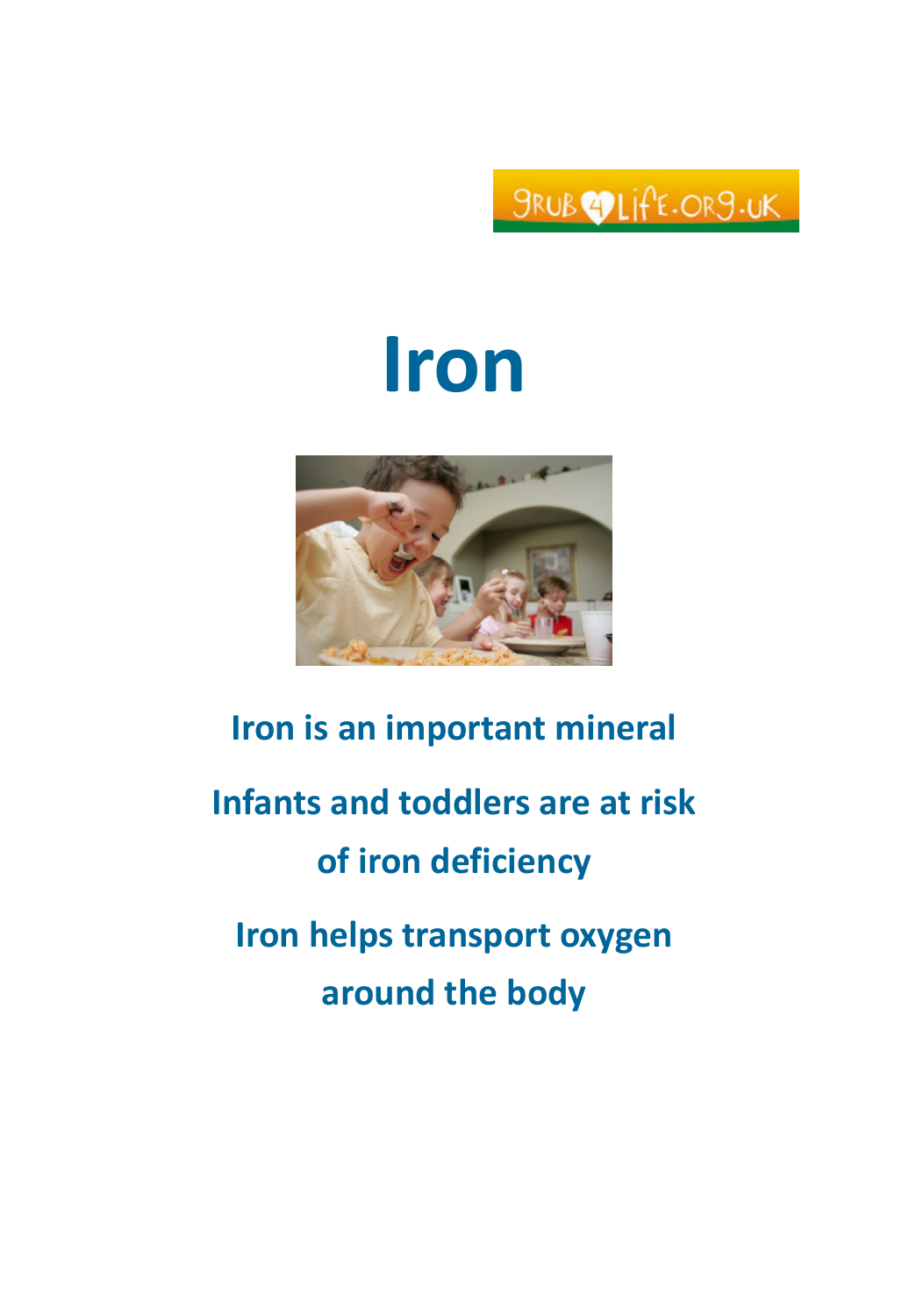

The iron found in meat and fish is much more easily absorbed than that found in plant foods.

A high intake of other minerals like calcium or zinc can reduce iron absorption. This is why a balanced diet is so important.

Eating vitamin C-rich foods like fruits or vegetables alongside iron-rich foods increases iron absorption.

Too little iron over a long period of time causes iron-deficiency anaemia. Faddy/fussy eaters, vegetarian and vegan children are at increased risk of iron deficiency. Children with iron deficiency will be pale and tired and their general health, resistance to infection, appetite and vitality will be impaired.

#### How much?

| Age group     | <b>Amount mg/day</b> |
|---------------|----------------------|
| $1 - 3$ years | 6.9                  |
| $4 - 6$ years | 6.1                  |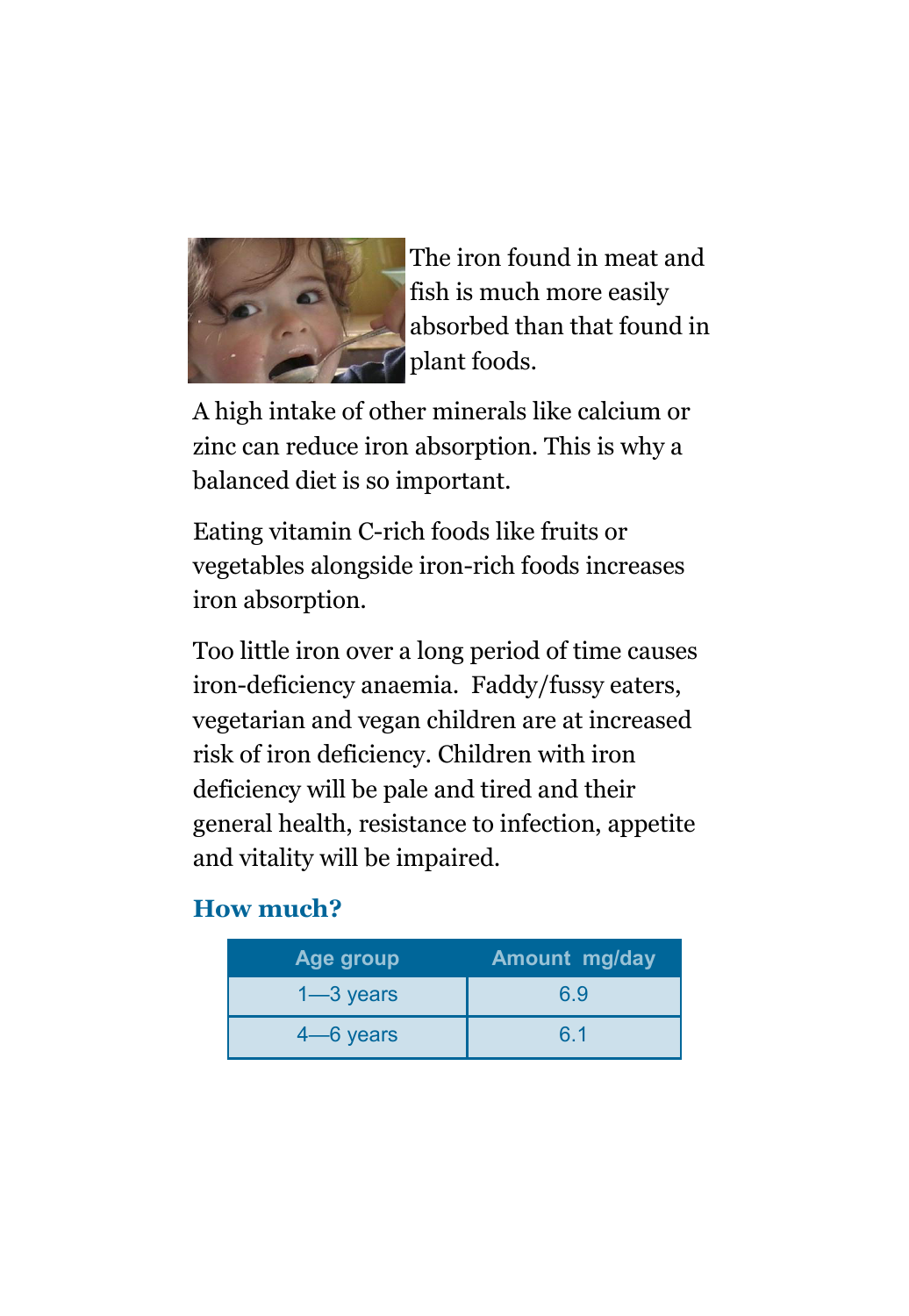

#### Sources of Iron

Liver, meat, poultry, fish, beans, dried fruits, wholegrain or fortified cereals and most dark green leafy vegetables are good sources of iron.

### Iron content of some common foods

| Food and child's portion     | Iron (mg) |
|------------------------------|-----------|
| 1 boiled egg                 | 0.9       |
| 1 slice roast beef           | 1.1       |
| 40g roast chicken            | 0.3       |
| 50g sardines in tomato sauce | 1.5       |
| 4 dried apricots             | 1.0       |
| 75g canned chickpeas         | 0.7       |
| 2 tbsp peas                  | 1.3       |
| 1 slice brown bread          | 0.8       |
| 1 weetabix                   | 24        |